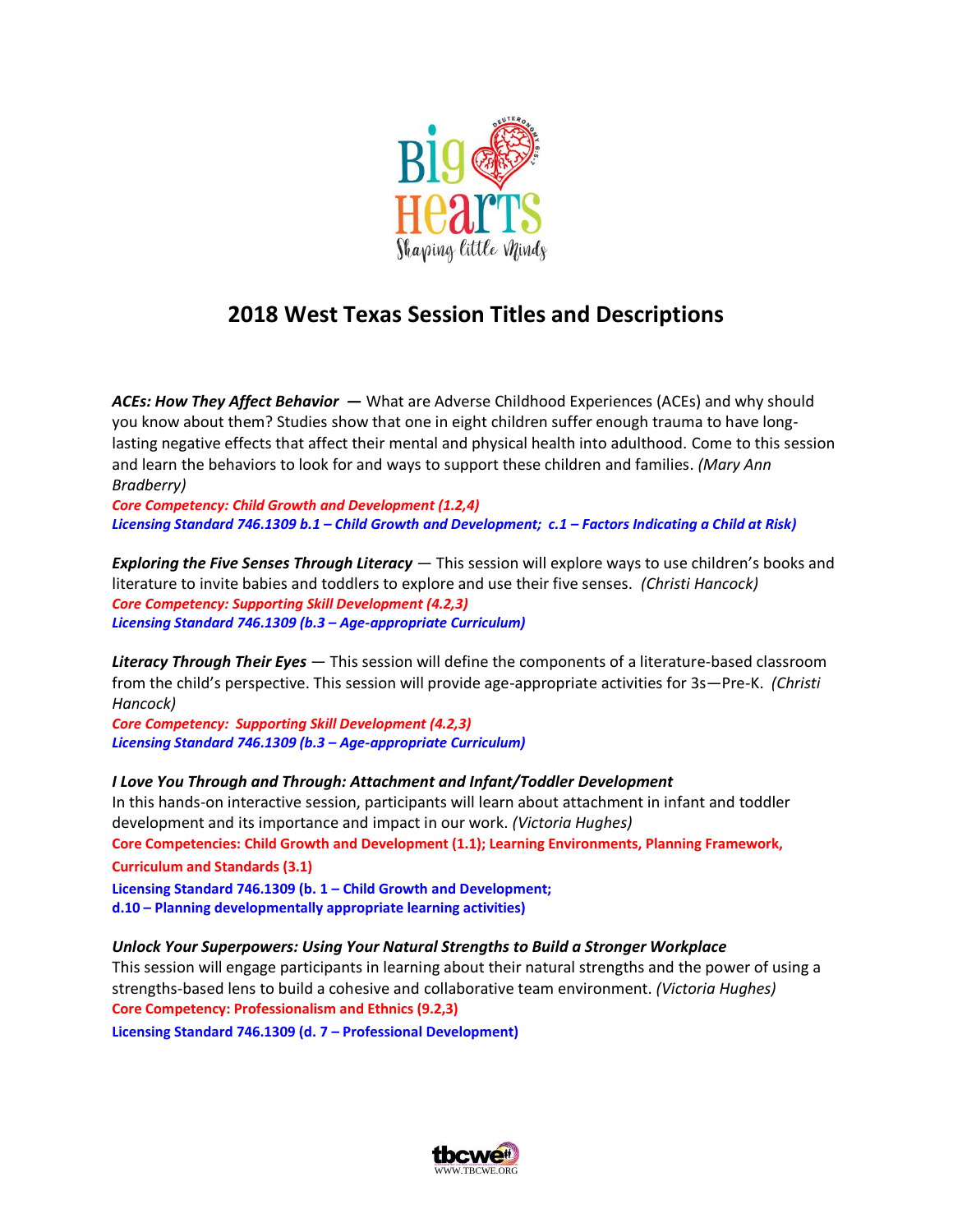*Little Minds Like Math —* Research suggests early numerical skills lay the foundation for mathematical concepts children will encounter in school. This session will offer hands-on activities that address each outcome in the Texas Pre-K Guidelines Mathematics Domain. You will leave with ideas that will engage your children and foster the use of math in real ways in your classroom. (*Cassie Larson)*

*Core Competency: Supporting Skill Development (4.4)*

*Licensing Standard 746.1309 (b.1–Child Growth and Development; d.10 – Planning developmentally appropriate learning activities)*

*Sharing Little Moments Makes a Big Impact (Directors) —* Communication with parents is key to an impactful relationship with the families at your Center. Learn how today's technology can help you share with families the wonderful moments their children experience while under your care, as well as and bring joy and peace of mind while they are away from their children. (*Shannon Lenerose) Core Competencies for Administrators: Business and Operations Management (2.2) Licensing Standard 746.1311 (d. – Management Techniques)*

*Growing Big Hearts for Jesus in Your Staff (Directors) — What would your program look like if all your* staff loved Jesus with all their heart and soul? Whether it is staff interactions or teacher's attitudes your leadership as a director can set the tone of yourp program. This session will include tools and tips that will help your staff grow their hearts for Jesus. *(Brenda Loftus)*

*Core Competencies: Learning Environments, Planning Framework, Curriculum and Standards (3.1); Supporting Skill Development (4.7)*

*Licensing Standard 746.1309 (b.3 – Age-appropriate Curriculum; d.10 – Planning developmentally appropriate learning activities)*

*A Heart for Generational Differences —* Music is one way to lay a spiritual foundation and teach young children about God. Learn how to incorporate music through singing, listening, playing instruments, and movement even with the infants and toddlers. *(Dr. Shelly Melia)*

*Core Competencies: Learning Environments, Planning Framework, Curriculum and Standards (3.1); Supporting Skill Development (4.7) Licensing Standard 746.1309 (b.3 – Age-appropriate Curriculum; d.10 – Planning developmentally appropriate learning activities)*

*Get the Kids Outdoors . . . and Give Them Lots of Loose Parts —* Loose parts motivate and captivate children with their mobility and endless possibilities. Come learn what they are and how you can incorporate loose parts into your outdoor play to increase engagement and promote purposeful play. (*Dr. Shelly Melia)*

*Core Competency: Learning Environments, Planning Framework, Curriculum and Standards (3.1) Licensing Standard 746.1309 (b.3 – Age-appropriate Curriculum; d.10 – Planning developmentally appropriate learning activities)*

*A Heart for Boy Behaviors —*Teaching boys young and old can be challenging! In this session, you will explore the development of boys and outline strategies, resources and ways to teach and support the boys in your classroom. (*Dennis Sarine)*

*Core Competencies: Child Growth and Development (1.1); Learning Environments, Planning Framework, Curriculum and Standards (3.1) Licensing Standard 746.1309 (b. 1 – Child Growth and Development; d.10 – Planning developmentally appropriate learning activities)*